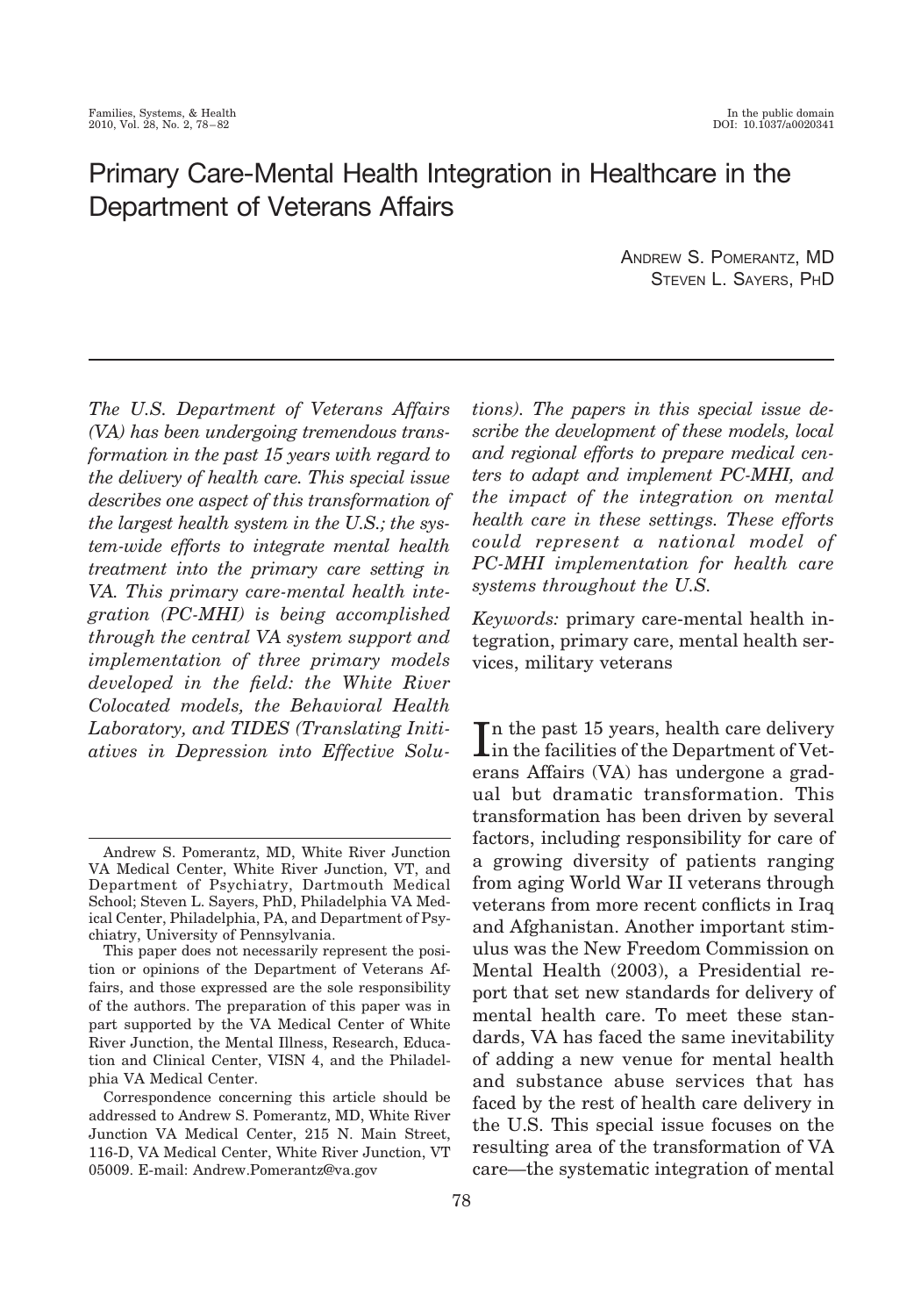health care into the clinical setting in which most such care is delivered in the U.S., the primary care clinic.

## **THE VETERANS HEALTH ADMINISTRATION**

With over 800 primary care clinics in all 50 states and Puerto Rico and over 5.7 million active patients seen in 75 million outpatient visits, the VA operates the United States' largest single health care system. Funded by Congress as part of the yearly federal budget, the Veterans Health Administration (VHA) is a risk-adjusted capitated single payer managed care organization. The VHA is largest component of VA; the other two components of VA are the Veterans Benefits Administration and the National Cemeteries Administration. The VHA is responsible for lifetime care of a cohort of patients, generally beginning in late adolescence or early adulthood. The VHA has traditionally served as a safety net for those veterans of military service disabled during their military duty or living near or below the federal poverty level. As such, its population has been noted to carry a higher illness burden and greater number of medical problems than most health systems. In recent years, it has also attracted an increasing number of more affluent patients, covered by other third party payers and drawn to the VA by its emphasis on prevention and quality of care.

The VHA has undergone a significant structural transformation in the past 15 years. It has decentralized from a single headquarters serving all facilities, to a system of 22 regional networks, known as Veterans Integrated Service Networks (VISNs). First described by the VA Undersecretary of Health as "22 experiments . . ." in health care delivery, the VISNs are responsible for assuring the provision and quality of health care services throughout each region. Each has a director and administrative structure, although there is variation between VISNs in how each is structured and functions. Funding for each medical center is apportioned based on patient enrollment and workload and is distributed from the VISN office, based each year on the budget appropriated by congress. Per-patient reimbursement is based on a formula that considers patient complexity and varies from  $\sim$ \$2,800 per year for basic care, with the highest level of reimbursement for complex mental illness being \$39,000. Medical Centers are reimbursed \$62,000 or more for total of all care for the most complex, catastrophically ill veterans. Although any facility may spend more or less on a specific patient, it is generally held to its year to year funding. In addition, some patients are covered by third party payers. Some of these veterans are responsible for insurance copays and charges for some medications. Patients treated for service-connected disability pay nothing for their care and pharmacy expenses and are reimbursed for their travel to the nearest VA medical Center or clinic that can meet their needs.

In addition to the structural transformation in the 1990s, the VA also transformed its service delivery, with the establishment of over 2000 Community Based Outpatient Clinics (CBOCs). Individual clinics treat from a few hundred to 20 thousand or more patients. This marked the change from VA as a hospital-based specialty provider to a community based primary care system, with broad access to specialty services (VA Office of Mental health Services, 2007). Each year, the VA opens more clinics as it moves further out from the 168 medical centers. Each CBOC is a subsidiary of a medical center. In recent years, VA has embraced telemedicine and home based primary care to reach further into the rural areas served by the CBOCs. More recently, VHA has embarked on a transition to the Patient Centered Medical Home model of care, a model that recognizes the key role of the primary care provider in overall management and coordination of a person's health care (American Academy of Family Practice, American Academy of Pediatrics, American College of Physicians, & American Osteopathic Association, 2007). The VHA is currently adjusting its resources to provide resources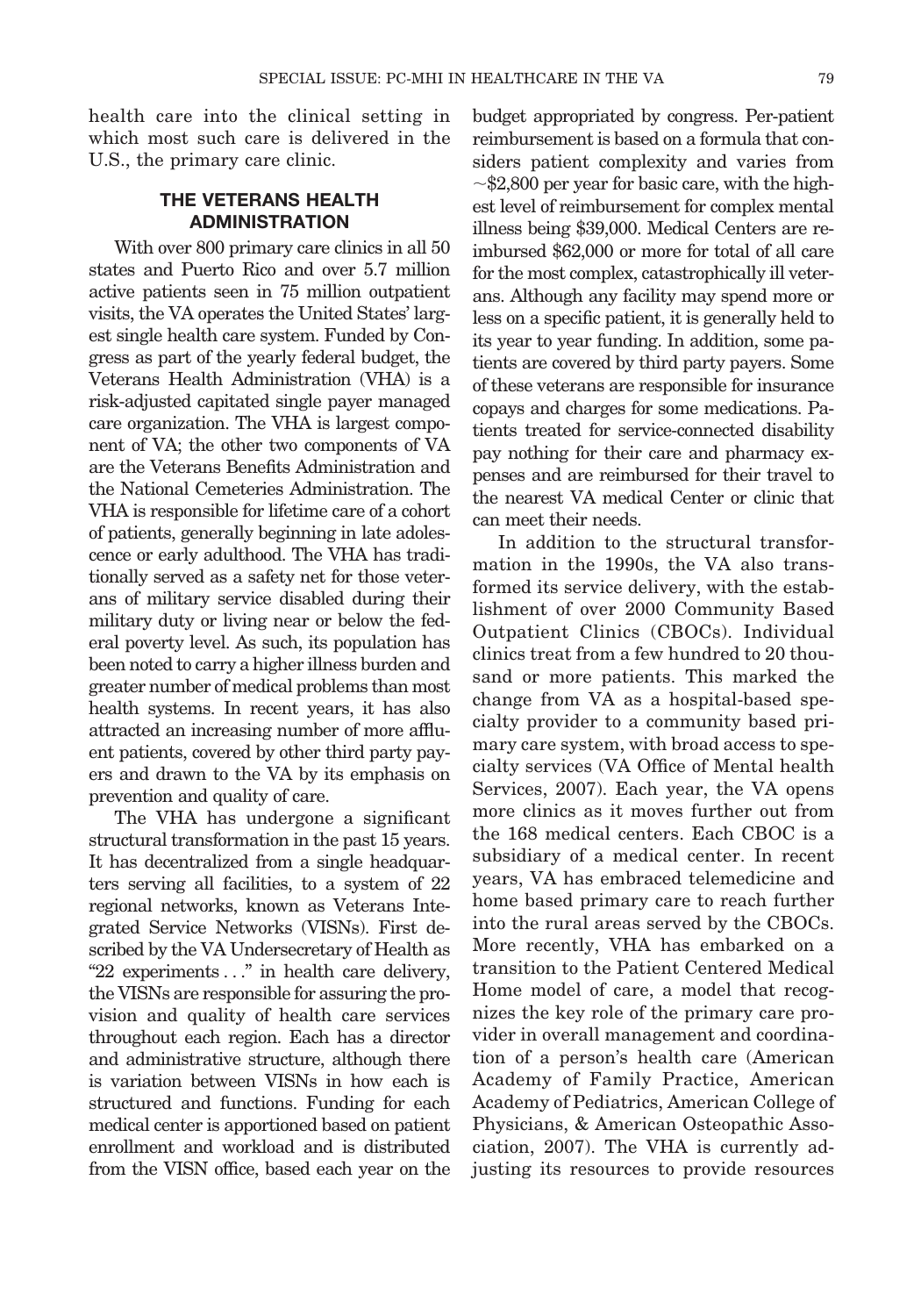for development of primary care teams in all of its medical centers and facilities.

From its earliest days in the 19th century, VA has been especially knowledgeable about illnesses related to military service and combat. The psychological sequelae of military service have figured prominently in VA medical care. Chronic pain, depression, substance abuse, traumatic stress, persistent mental illness, and other diagnoses have been have been important foci of VA care. In addition to treatment of mental illness, VA has long had an important health psychology focus, as veterans have long struggled with behavioral issues complicating their general medical care. Overseen for decades from Washington, DC, by the Mental Health and Behavioral Sciences Service (now called Office of Mental Health Services), mental health, substance use disorders, and health psychology have all been part of behavioral health care delivered in the VHA. These components of care have been integrated to a greater or lesser extent depending on decisions at the local medical center level.

## **THE CURRENT ISSUE**

In many VA medical centers, primary caremental health integration (PC-MHI) efforts have been in development for decades. From programs to treat morbid obesity to more recent collaborative care programs, VAs emphasis on mental health as part of overall health has always been strong. These early efforts in VA (i.e., Pomerantz et al., pp. 114–129, this issue) paralleled efforts in community (Blount, 1998) and military (Wilson, 2004) settings to increase access to behavioral health care, improve outcomes, and increase efficiency by integrating behavioral health care providers into the primary care setting.

As described in this issue by Post et al., (pp. 83–90) the VA recognized the integrated care programming by issuing a request for proposals for new programs in 2007. There are now 137 funded programs, in addition to many that developed without specific funding or spun off from funded programs. Initially, facilities applying for funding were asked to pick from among 3

core models, which had set the standard for integrated care in previous years. The three core models included:

- 1. Depression care management: Described in this issue (pp. 91–113) by Rubenstein and coauthors, the TIDES (Translating Initiatives in Depression into Effective Solutions) program brought the evidence based care management paradigm to VA primary care, using the Evidence Based Quality Improvement (EBQI) process to a selected group of clinics. This program has now spread throughout the system. Rubenstein and colleagues detail both the details of the program as well as its careful implementation in those sites.
- 2. Behavioral Health Laboratory: This unique program, developed out of primary care-based mental health research by Oslin and colleagues in Philadelphia also uses telephone care management, but addresses a number of mental health issues that occur in primary care, using detailed clinical algorithms that determine patient care—from watchful waiting to immediate referral to mental health. The model features a comprehensive telephone diagnostic assessment covering a number of domains. It is described in this issue (pp. 130 – 145) by Tew, Klaus, and Oslin.
- 3. Colocated collaborative care: Developed at the White River Junction VA medical Center in Vermont through a quality improvement process, this initiative rearranged mental health resources to embed a mental health team in primary care. The team provides open or same-day access to streamlined psychological and psychiatric assessment and treatment for all patients in primary care. It is described in this issue by Pomerantz and coauthors (pp. 114-129).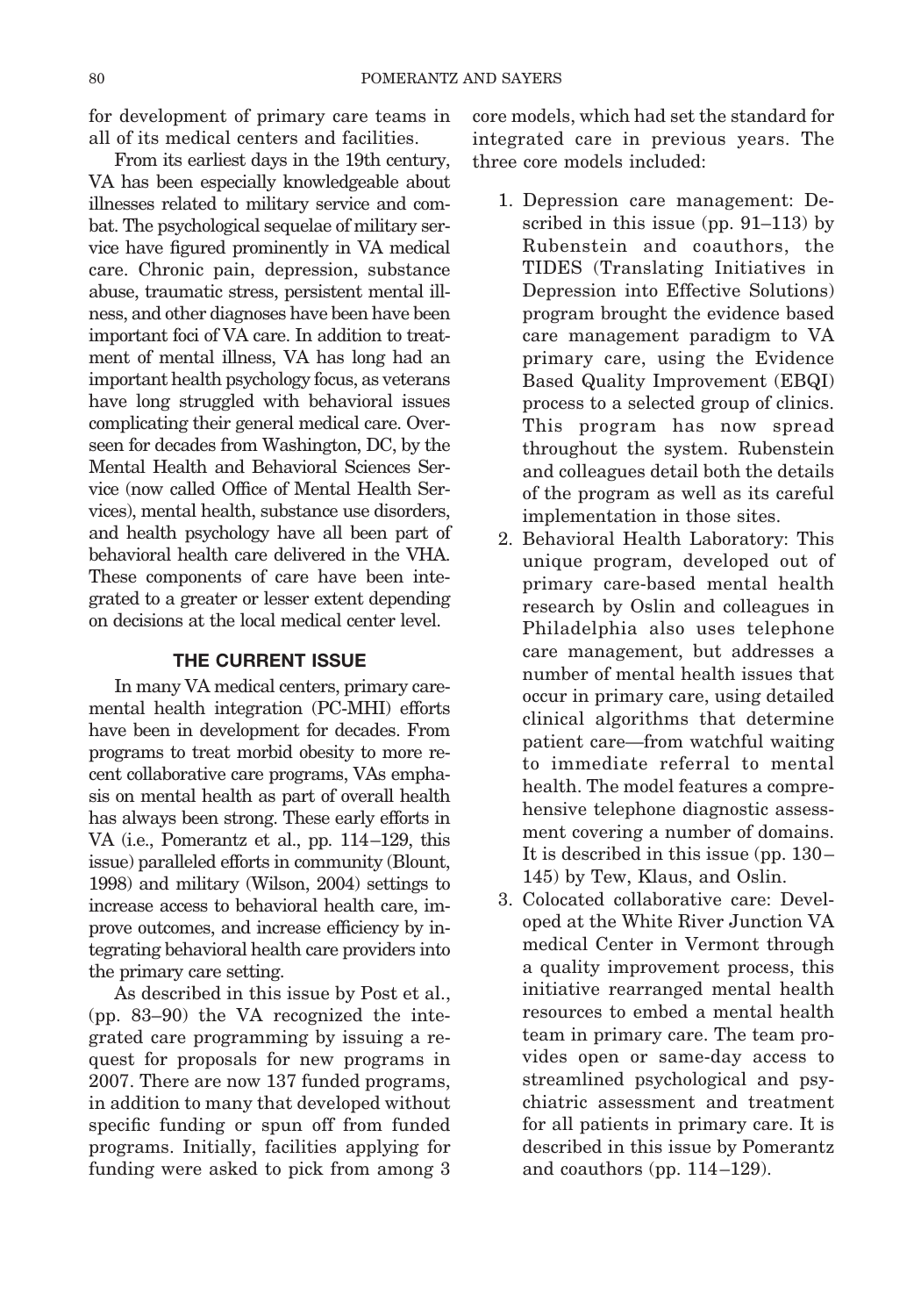These programs differ on several dimensions and readers might make note of the features and benefits associated with these particular characteristics. In contrast to the White River Model, the Behavioral Health Laboratory (BHL) began as a telephone based model and TIDES was created with the flexibility of face-to-face or telephone delivery of care. Telephone based models have obvious benefits for care delivery in rural settings where the patients served are drawn from a geographically dispersed population. In addition, programs vary with respect to their focus— TIDES was originally developed to focus on care management of depression—and the White River colocated and BHL models focus on a broad range of mental health conditions and the behavioral components of medical conditions such as pain. Although there has been benefit through TIDES in developing an effective program to manage one condition well, most primary care settings benefit from having care available for a broad spectrum of conditions.

Another way that these core models differ is emphasis on different forms of care provided, from evaluation and triage (all three models), care management (TIDES and BHL), brief cognitive–behavioral interventions (White River colocation and to some extent BHL and TIDES), medication consultation (all three models), and primary care provider (PCP) education (White River colocation, TIDES, and to a lesser extent BHL). All three models introduce multiple disciplines into the treatment team, although the BHL and TIDES models may intrude less into the PCP-patient relationship because of the decreased emphasis on face-to-face separate clinical sessions that occur in the White River colocated model.

One omission from the components of all three models is a systematic way to include family members in the care of a veteran in primary care settings. Family members are integrally involved in the primary care of veterans, from medical decision-making to providing reminders to take

medication (Sayers, White, Zubritsky, & Oslin, 2006). Currently, models of family involved treatment for medical patients require a high degree of specialization (McDaniel, Hepworth, & Doherty, 1992). Thus, the integration of family members into primary care-based mental health care awaits further development and maturation of the existing models.

Within a short time after funding the new programs, it became apparent that the most effective approaches to integrated care were those that blended the models together and now, after only 3 years, most programs blend models in a way that assures adaptation to local culture, resources and patient care needs. In the current issue, Kirchner and coauthors (pp. 161–174) describe a process using external and internal facilitation to implement a variety of different programs across the VAs largest single network. Funderburk and coauthors (pp. 146 –160) describe the experience of another large network with a long tradition of colocated care. The paper by Brawer et al. (pp. 175–187) paper compliments the others in this issue of *Families, Systems and Health* by providing a description of an integrated care program in a single facility and its impact on primary care providers' treatment of mental illness. There is a natural tension between fidelity to a particular model and blending or transforming models to respond to local needs and preferences. The lessons that can be drawn from the success with which each program manages the issues of fidelity to and/or local modification of models makes the VA implementation a pilot for similar health care transformation in the U.S. as a whole.

Although there are many reasons to integrate mental health care, substance abuse treatment and behavioral psychology into primary care, all health care is local. The solutions developed in VA and outlined in this issue are best viewed as illustrating a number of principles of successful integration, rather than as a road map to be followed from point to point. It might be argued that VA is better able